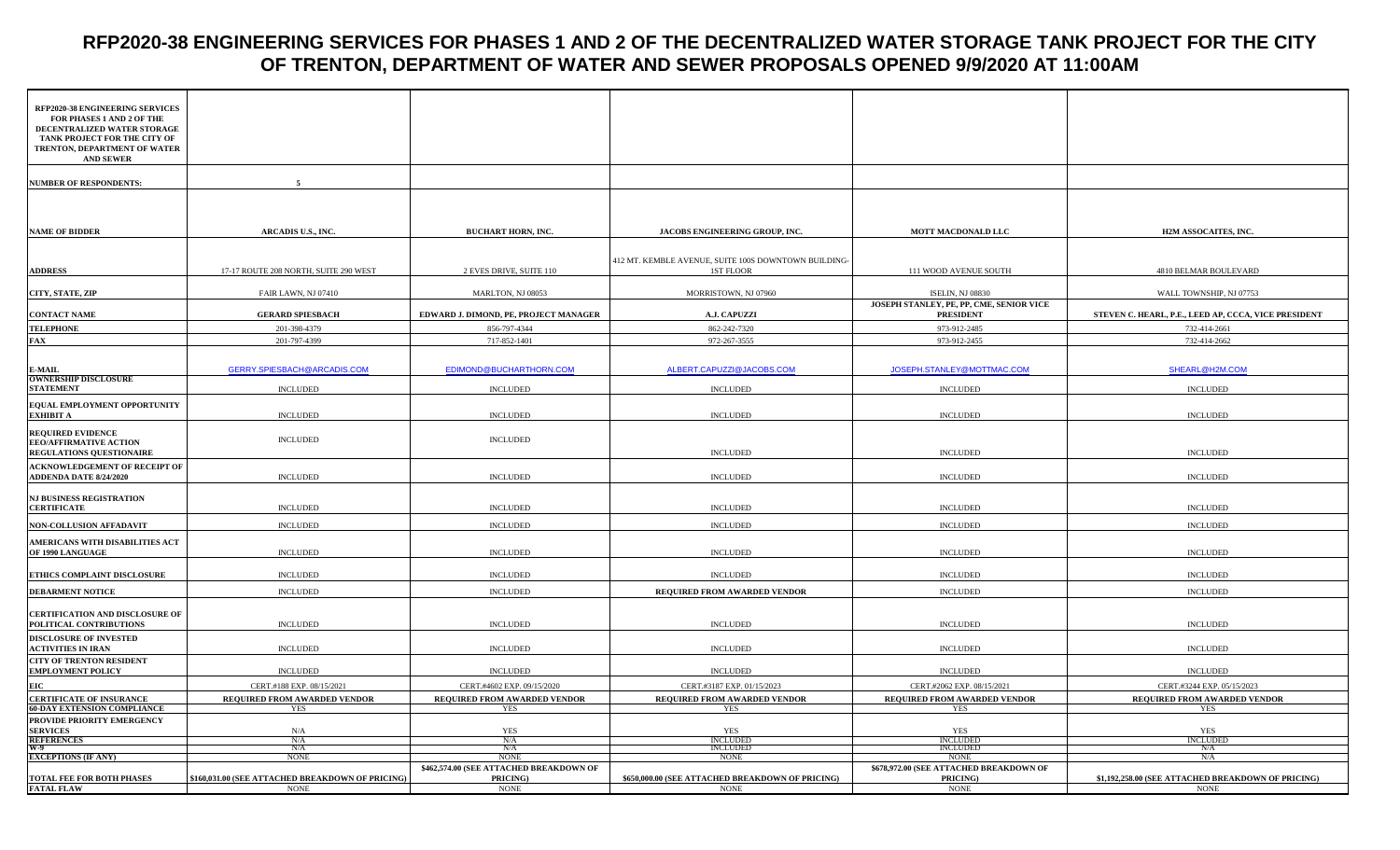

# **Fee Proposal - Cost Table**

City of Trenton - Department of Water and Sewer

Engineering Services for Phases 1 and 2 of the Decentralized Water Storage Tank Project

Fee Proposal - Phase 1 - Design/Permitting, Bid Services

| <b>Title</b> | <b>Principal-</b> Principal<br>in-<br><b>Charge/</b><br><b>Director</b> | Engineer/<br><b>Scientist</b> | Principal<br>Engineer/ |   | <b>Senior</b><br>Engineer/<br>Scientist II Scientist II   Scientist I |          | <b>Senior</b><br>Engineer/ | Engineer/<br><b>Scientist</b> | Project | <b>Staff</b><br>Engineer/<br><b>Scientist</b> | Engineer/<br><b>Scientist</b> |    | <b>CADD</b><br><b>Designer</b> | <b>Drafter</b>                       |    | <b>TOTAL</b> |
|--------------|-------------------------------------------------------------------------|-------------------------------|------------------------|---|-----------------------------------------------------------------------|----------|----------------------------|-------------------------------|---------|-----------------------------------------------|-------------------------------|----|--------------------------------|--------------------------------------|----|--------------|
| Rate         | 230                                                                     | 215                           | 205                    | S | 185                                                                   | <b>S</b> | 160                        | -S                            | 155     | 145                                           | 120                           | -S | 150                            | 71                                   |    |              |
| Hours        | 36                                                                      | 80                            | 330                    |   | 440                                                                   |          | 300                        |                               | 740     | 300                                           |                               |    |                                | 1.000                                |    | 3,226        |
| Fee          | \$8.280                                                                 |                               |                        |   | $$17,200$   \$67,650   \$81,400   \$48,000   \$114,700   \$43,500     |          |                            |                               |         |                                               |                               |    |                                | 71,000                               | S  | 451,730      |
|              |                                                                         |                               |                        |   |                                                                       |          |                            |                               |         |                                               |                               |    |                                | Subs \$                              |    | 77,550       |
|              |                                                                         |                               |                        |   |                                                                       |          |                            |                               |         |                                               |                               |    |                                | Expenses \$                          |    | 7,804        |
|              |                                                                         |                               |                        |   |                                                                       |          |                            |                               |         |                                               |                               |    |                                | Permitting and<br>Sampling Allowance | \$ | 50,000       |
|              |                                                                         |                               |                        |   |                                                                       |          |                            |                               |         |                                               |                               |    |                                | TOTAL                                |    | 587,084      |

Fee Proposal - Phase 2 - Site Location Services

year.

 $\sim 10^{-1}$ 

| <b>Title</b> | Principal-   Principal<br>in-<br>Charge/<br>Director | Engineer/<br><b>Scientist</b> | Principal<br>Engineer/<br>Scientist II Scientist II Scientist I Scientist | Senior | Senior | Project<br>Engineer/ Engineer/ Engineer/ Engineer/ | <b>Staff</b><br><b>Scientist</b> | Engineer/<br>Scientist Designer | <b>CADD</b> | <b>Drafter</b> | <b>TOTAL</b> |
|--------------|------------------------------------------------------|-------------------------------|---------------------------------------------------------------------------|--------|--------|----------------------------------------------------|----------------------------------|---------------------------------|-------------|----------------|--------------|
| Rate         | 230                                                  | 215                           | 205                                                                       | 185    | 160    | 155                                                | 145.                             | 120                             | 150         |                |              |
| <b>Hours</b> | 14                                                   |                               | 240                                                                       | 40     | 140    | 150                                                | 55                               |                                 |             | 100            | 739          |
| Fee          | \$3.220                                              |                               | \$49,200                                                                  |        |        | 7.400   \$22.400   \$23.250   \$7.975              |                                  |                                 |             | 7,100          | 120.545      |
|              |                                                      |                               |                                                                           |        |        |                                                    |                                  |                                 |             | Subsi \$       | 36,300       |
|              |                                                      |                               |                                                                           |        |        |                                                    |                                  |                                 |             | Expenses       | 3,186        |
|              |                                                      |                               |                                                                           |        |        |                                                    |                                  |                                 |             | <b>TOTAL</b>   | 160,031      |

If Arcadis is selected for both Phase 1 and Phase 2, subtract \$15,000 - \$20,000 for efficiencies related to overall project management and subcontractor onboarding.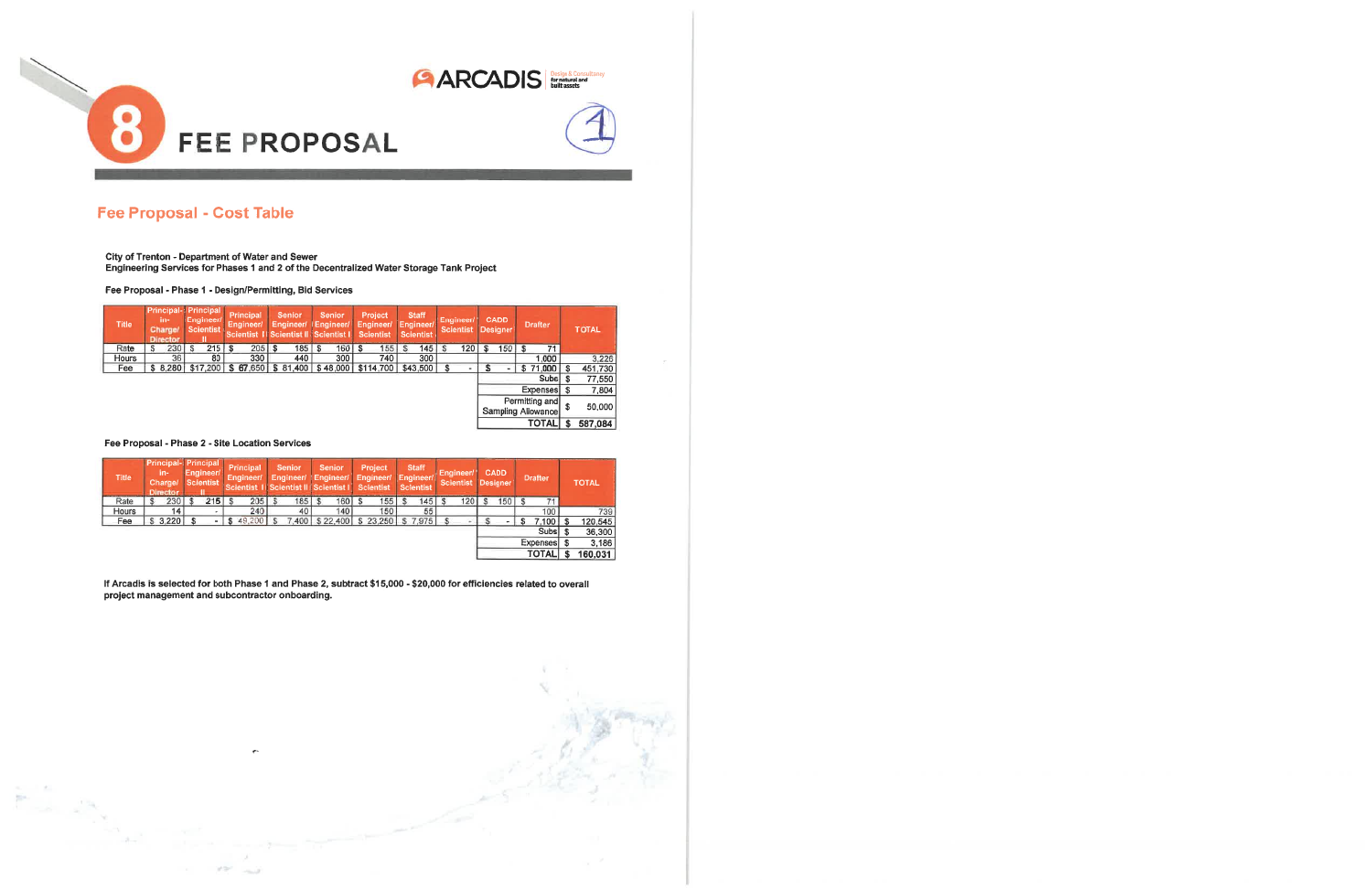City of Trenton, NJ<br>Engineering Services for Phases 1 and 2 of the Decentralized Water Storage Tank Project

## **Hourly Rate Schedule**

Charges for services provided will be in accordance with the following schedule. All rates presented apply to services rendered as per the schedule provided.

| <b>Classification</b>                     | <b>Hourly Rate(s)</b> |
|-------------------------------------------|-----------------------|
| Design Tech II/Resident Project Rep II    | \$71                  |
| CADD Technician                           | 80                    |
| Drafter I/Resident Project Rep III and IV | 85                    |
| Drafter II/Resident Project Rep V         | 100                   |
| Project Assistant I                       | 120                   |
| <b>Project Assistant II</b>               | 140                   |
| <b>CADD Designer</b>                      | 150                   |
| Engineer/Scientist                        | 120                   |
| Staff Engineer/Scientist/Architect        | 145                   |
| Project Engineer/Scientist/Architect      | 155                   |
| Senior Engineer/Scientist/Architect I     | 160                   |
| Senior Engineer/Scientist/Architect II    | 185                   |
| Principal Engineer/Scientist/Architect I  | 205                   |
| Principal Engineer/Scientist/Architect II | 215                   |
| <b>Engineer/Scientist Director</b>        | 230                   |

### **Other Direct Costs**

All expenses incurred for a project, except in-house services specified below, from outside vendors will be invoiced at cost plus 10% to cover administrative expenses. These items may include, but are not limited to: shipping charges; printing; supplies; equipment; traveling expenses; special insurance; licenses; permits; or subcontractors.

#### **In-house Services**

In-house services consist of the following:

- Transportation \$0.64 per mile for vehicles.
- Equipment A schedule of usage rates for specialty equipment is available for field assignments.
- Web Hosting A schedule of monthly web hosting rates is available for client access websites.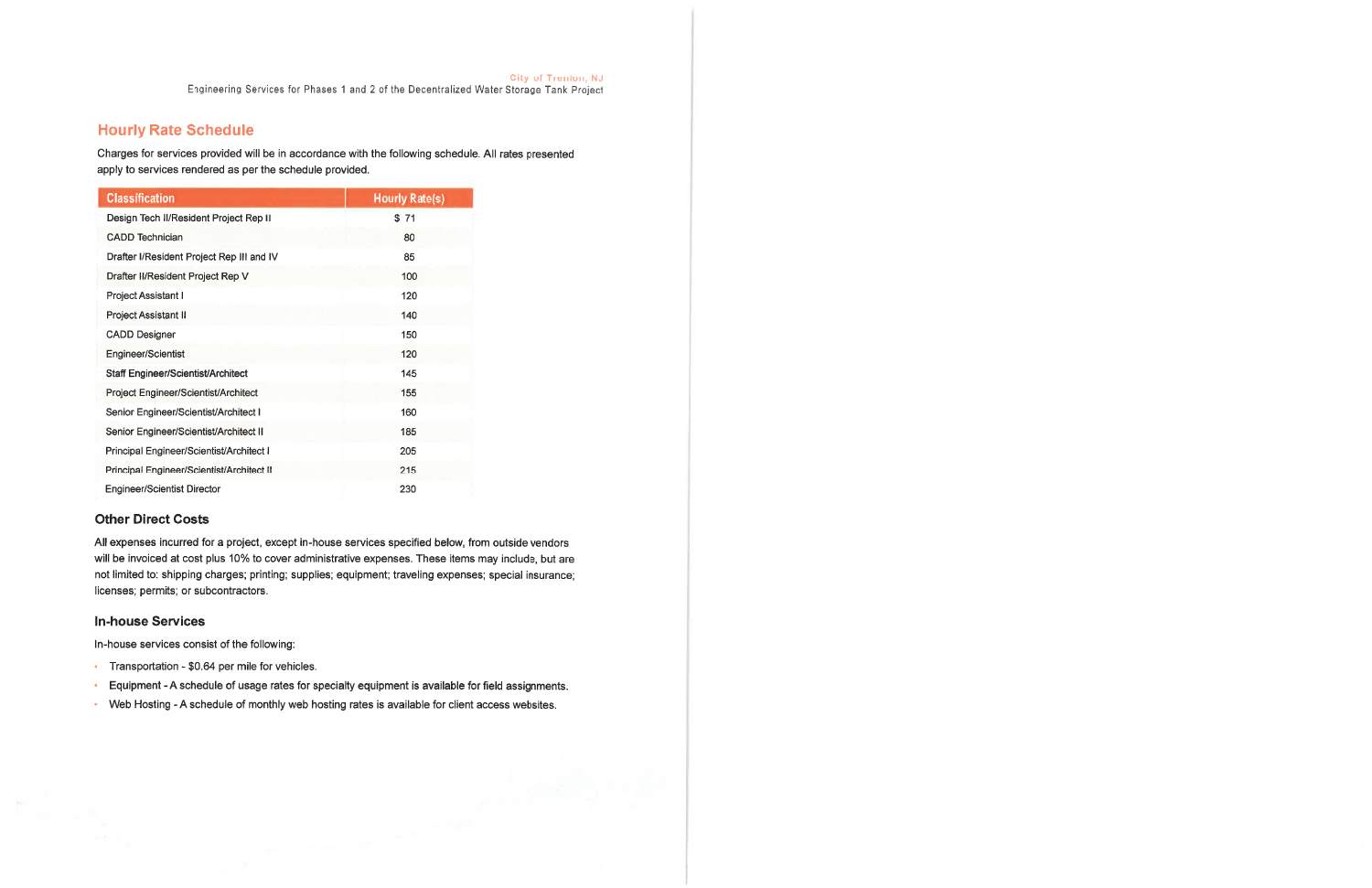

Buchart Horn is pleased to provide our not-to-exceed fee for the scope of work described in our proposal, as summarized below:

| <b>Task</b>                                          |                                 | <b>Not to Exceed Fee</b> |
|------------------------------------------------------|---------------------------------|--------------------------|
| <b>PHASE I</b>                                       |                                 |                          |
| Preliminary Engineering/Design Memorandum            | \$                              | 50,455.00                |
| <b>Hydraulic Modeling</b>                            | \$                              | 19,490.00                |
| Design                                               | \$<br>\$                        | 146,076.00               |
| Permitting                                           |                                 | 14,635.00                |
| <b>Bid Phase</b>                                     | \$                              | 11,990.00                |
| <b>Site Survey</b>                                   | \$                              | 15,400.00                |
| Geotechnical Investigations                          | $rac{5}{5}$                     | 17,700.00                |
| <b>TOTAL PHASE I</b>                                 |                                 | 275,746.00               |
| <b>PHASE II</b>                                      |                                 |                          |
| <b>Site Evaluation</b>                               | \$                              | 46,348.00                |
| <b>Environmental Assessments</b>                     | \$                              | 50,850.00                |
| Property Appraisals (5 sites)                        |                                 | 16,810.00                |
| Site Survey (3 sites, assume 2 acre max.)            | $\frac{5}{5}$                   | 22,820.00                |
| <b>TOTAL PHASE II</b>                                | $\overline{\boldsymbol{\zeta}}$ | 136,828.00               |
| Allowance for Permitting, Sampling and Analysis, and |                                 |                          |
| Miscellaneous Expenses                               | \$                              | 50,000.00                |
| <b>TOTAL PHASE I AND PHASE II</b>                    | $\frac{1}{2}$                   | 462,574.00               |
| <b>Proposed Credit if selected for both Phases</b>   | \$                              | (10,000.00)              |

Fee tables are also attached for Phases 1 and 2 to provide a breakdown of the costs by task, indicating labor title, estimated hours, hourly rates, and direct expenses.

Please note, a credit has been offered if both Phases of the project are awarded to BH.



 $\mathbf{L}$ TT.  $\mathcal{A}_{\mathrm{max}}$  $\bigcap$  $\mathcal{L}_{\text{max}}$  $\begin{bmatrix} 1 \\ 1 \end{bmatrix}$ u

**U** 

u

a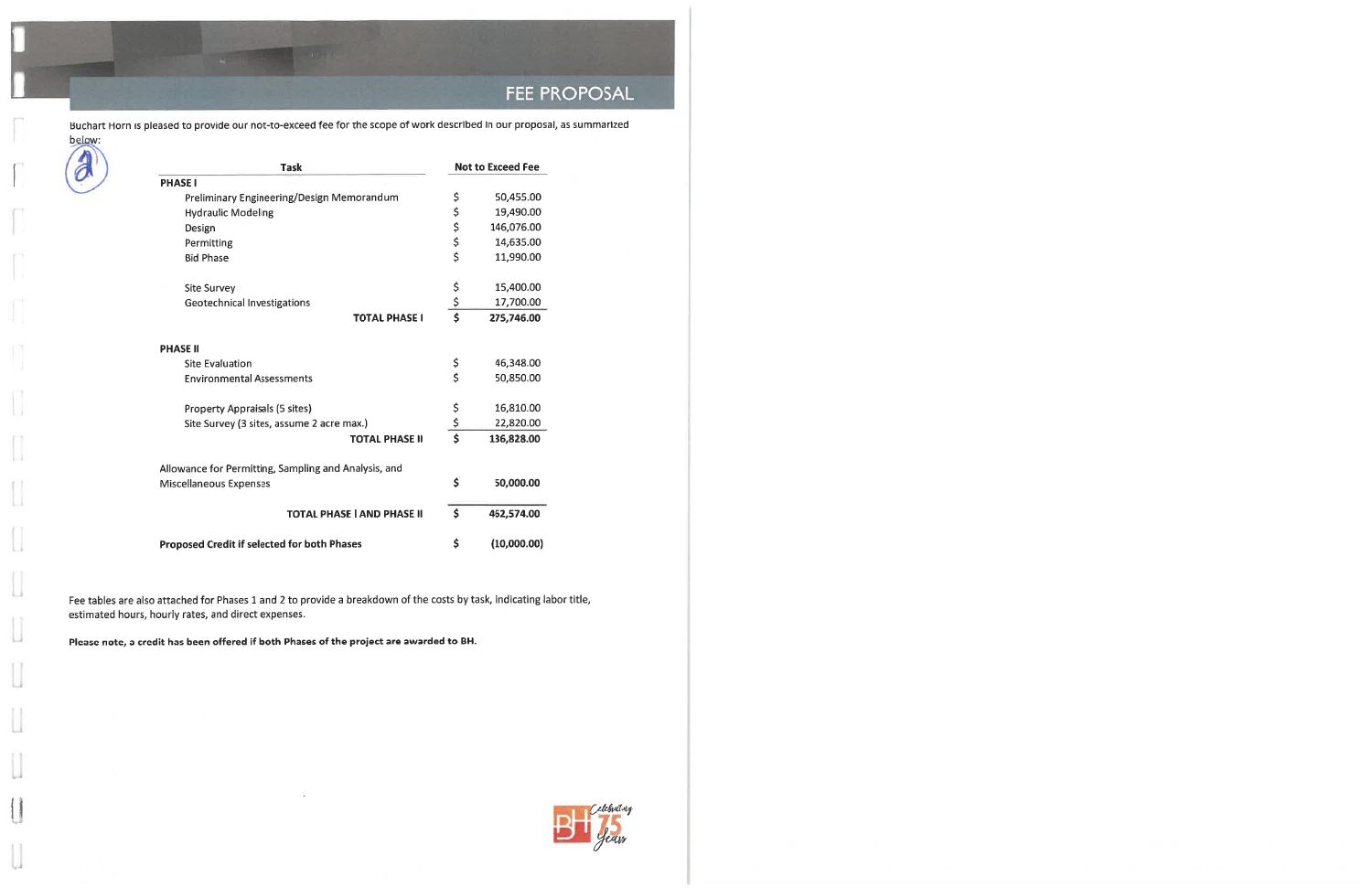|             | <b>BH BUCHART HORN</b>                                                                   |                      |                         |                   |                         |                |                                            |                      |                          | <b>Fee Proposal</b><br><b>City of Trenton</b><br><b>Engineering Services for Phase 1 and 2</b><br>Decentralized Water Storage Tank Project<br>Phase 1 |                                           |                                           |                           |                              |                                 |                                  |                                       |
|-------------|------------------------------------------------------------------------------------------|----------------------|-------------------------|-------------------|-------------------------|----------------|--------------------------------------------|----------------------|--------------------------|-------------------------------------------------------------------------------------------------------------------------------------------------------|-------------------------------------------|-------------------------------------------|---------------------------|------------------------------|---------------------------------|----------------------------------|---------------------------------------|
|             | <b>Billing Rate Breakdown</b><br>Hourly Billable Rate                                    | Nai                  | Engin                   | Engineer<br>oject | Designer<br>5           | QA/QC Reviews  | t Structrural<br>श्र<br>Project<br>Enginee | oject Civil Engineer | Training<br>두<br>ngineer | Electrical Project<br>Engineer                                                                                                                        | Engineer/<br>lectrical I<br>esigner<br>面直 | Specifications and<br>Estimating Engineer | Administrative<br>Support | <b>Total Hours</b>           | Labor                           | <b>Subs</b><br>oð<br>Direct Cost | Total                                 |
| Task<br>No. | Description                                                                              | $\frac{1}{3}$ 195.00 | $$155.00$ $$135.00$     |                   | 80.00<br>1\$            | \$ 195.00      | \$ 163.00                                  | 140.00<br>  \$       | 80.00                    | 125.00<br>∣\$⊺                                                                                                                                        | 100.00                                    | \$100.00                                  | 75.00<br>$\sqrt{3}$       |                              |                                 |                                  |                                       |
|             | Preiminary Engineering/Design Memorandum                                                 |                      |                         |                   |                         |                |                                            |                      |                          |                                                                                                                                                       |                                           |                                           |                           |                              |                                 |                                  |                                       |
|             | Review Background Information                                                            |                      |                         | 16                |                         |                |                                            |                      |                          |                                                                                                                                                       |                                           |                                           |                           | 285                          | 4,500                           |                                  | 4,500<br>Ŝ.                           |
|             | Technical Evaluation of Options                                                          |                      |                         | 40                | 32                      | 12             |                                            |                      |                          |                                                                                                                                                       |                                           |                                           |                           | $92\overline{3}$             | 11,860                          |                                  | 11,860<br>$\overline{\mathbf{s}}$     |
|             | Vacate Parkway Ave Evaluation                                                            |                      |                         | 10 <sup>1</sup>   | $\overline{20}$         |                |                                            |                      |                          |                                                                                                                                                       |                                           |                                           |                           | 36S                          | 4,120                           |                                  | 4,120<br>- \$                         |
|             | Mixer Evaluation                                                                         |                      |                         | 12                | 12                      |                |                                            |                      |                          |                                                                                                                                                       |                                           |                                           |                           | $\overline{27}$ \$           | 3,165                           |                                  | 3,165<br>S                            |
|             | Life Cycle Cost Analysis                                                                 |                      |                         | 24                | $\overline{24}$         | $\overline{2}$ |                                            |                      |                          |                                                                                                                                                       |                                           |                                           |                           | $52\overline{3}$             | 5,940                           |                                  | 5,940<br>-S                           |
|             | Design Memorandum                                                                        | 10                   |                         | 32                | $\overline{24}$         | $\overline{2}$ |                                            |                      |                          |                                                                                                                                                       |                                           |                                           |                           | 68 \$                        | 8,580                           |                                  | 8,580<br>\$                           |
|             | Conceptual Plan Development                                                              |                      |                         | 16                | $\overline{24}$         | 16             |                                            |                      |                          |                                                                                                                                                       |                                           |                                           |                           | $58$ \$                      | 7,590                           | $100$ \$                         | 7,690                                 |
|             |                                                                                          |                      |                         |                   |                         |                |                                            |                      |                          |                                                                                                                                                       |                                           |                                           |                           | $\overline{0}$ s             | $\sim$                          |                                  | $\overline{\mathbf{s}}$<br>$\sim$     |
|             | <b>Electrical Site Survey</b>                                                            |                      |                         |                   |                         |                |                                            |                      |                          |                                                                                                                                                       | 8                                         |                                           |                           | 85                           | 800                             |                                  | 800<br>$\overline{\mathcal{S}}$       |
|             | Utililty Coordination/New 120/240V Service                                               |                      |                         |                   |                         |                |                                            |                      |                          |                                                                                                                                                       | 16                                        |                                           |                           | $\frac{18}{3}$               | 1,850                           |                                  | 1,850<br><b>S</b>                     |
|             | Elec. Design Memorandum - Prelilminary System Analysis<br><b>Communications Overview</b> |                      |                         |                   |                         |                |                                            |                      |                          |                                                                                                                                                       | 6                                         |                                           |                           | $\overline{10}$ \$           | 1,100                           |                                  | 1,100<br>- \$                         |
|             |                                                                                          |                      |                         |                   |                         |                |                                            |                      |                          |                                                                                                                                                       |                                           |                                           |                           | 85<br>0s                     | 850<br>$\overline{\phantom{a}}$ |                                  | 850<br>S.<br>-S<br>$\sim$             |
|             | Subtotal                                                                                 | 38                   |                         | 150               | 136                     | 37             | οı                                         | n                    |                          | -8                                                                                                                                                    | 36                                        |                                           |                           | $405$ \$                     | $50,355$ \$                     | $100$ $\sqrt{5}$                 | 50,455                                |
|             | <b>Hydraulic Modeling</b>                                                                |                      |                         |                   |                         |                |                                            |                      |                          |                                                                                                                                                       |                                           |                                           |                           |                              |                                 |                                  |                                       |
|             | Obtain/Review WaterGEMS Model                                                            |                      | 12                      |                   |                         | 4              |                                            |                      | 20                       |                                                                                                                                                       |                                           |                                           |                           | $40\sqrt{3}$                 | 5,020                           |                                  | 5,020<br><b>S</b>                     |
|             | Initial Model Runs for Verification                                                      | $\epsilon$           | $\overline{\mathbf{a}}$ |                   |                         |                |                                            |                      | $\overline{16}$          |                                                                                                                                                       |                                           |                                           |                           | $30\sqrt{3}$                 | 3,690                           |                                  | 3,690<br><b>S</b>                     |
|             | Preliminary Model Runs with Tank                                                         |                      |                         |                   |                         |                |                                            |                      | 16                       |                                                                                                                                                       |                                           |                                           |                           | 34S                          | 4,470                           |                                  | 4,470<br>\$                           |
|             | Confirmatory Model Runs                                                                  | 2                    |                         |                   |                         |                |                                            |                      | 16                       |                                                                                                                                                       |                                           |                                           |                           | 28S                          | 3,300                           |                                  | 3,300<br>- \$                         |
|             | <b>Modeling Report</b>                                                                   |                      | я                       |                   |                         |                |                                            |                      | 16                       |                                                                                                                                                       |                                           |                                           |                           | 26S                          | $2,910$ \$                      | $100$   \$                       | 3,010                                 |
|             |                                                                                          |                      |                         |                   |                         |                |                                            |                      |                          |                                                                                                                                                       |                                           |                                           |                           | O S                          | $\sim$                          |                                  | - \$<br>$\sim$                        |
|             | <b>Subtotal</b>                                                                          | 20                   | 44                      |                   | 0I                      | 10             | 0                                          | 0                    | 84                       | 0                                                                                                                                                     |                                           |                                           |                           | 158S                         | $19,390$ \$                     | $100$   \$                       | 19,490                                |
|             | <b>Design Phase</b>                                                                      |                      |                         |                   |                         |                |                                            |                      |                          |                                                                                                                                                       |                                           |                                           |                           |                              |                                 |                                  |                                       |
|             | <b>Process Mechanical</b>                                                                |                      |                         |                   |                         |                |                                            |                      |                          |                                                                                                                                                       |                                           |                                           |                           |                              |                                 |                                  |                                       |
|             | Project Management                                                                       | 80                   |                         |                   |                         |                |                                            |                      |                          |                                                                                                                                                       |                                           |                                           |                           | $80\sqrt{3}$                 | 15,600                          |                                  | 15,600<br>  \$                        |
|             | Site Visits (3)                                                                          | 16                   |                         | 16                |                         | 8              |                                            |                      |                          |                                                                                                                                                       |                                           |                                           |                           | $40\overline{3}$             | $6,840$ \$                      | $250$ \$                         | 7,090                                 |
|             | Review Meetings (4)                                                                      | 40                   |                         | 24                |                         | 8              |                                            |                      |                          |                                                                                                                                                       |                                           |                                           |                           | $72\overline{\text{S}}$      | $12,600$ \$                     | $250$ \$                         | 12,850                                |
|             | 30% Design                                                                               |                      |                         |                   |                         |                |                                            |                      |                          |                                                                                                                                                       |                                           |                                           |                           | O.S                          | $\sim$                          |                                  | - \$<br>$\sim$                        |
|             | Survey and Base Maps (CES)                                                               |                      |                         |                   |                         |                |                                            |                      |                          |                                                                                                                                                       |                                           |                                           |                           | 65                           | 590                             |                                  | 590<br>\$                             |
|             | Tanks<br>Site Piping                                                                     |                      |                         | 12 <br>8          | 12<br>12                |                |                                            |                      |                          |                                                                                                                                                       |                                           |                                           |                           | 24S                          | $2,580$ \$                      | $100$ $\sqrt{5}$                 | 2,680                                 |
|             | Vaults (4)                                                                               |                      |                         | 12                | $\overline{20}$         |                |                                            |                      |                          |                                                                                                                                                       |                                           |                                           |                           | $20\sqrt{3}$<br>$32\sqrt{3}$ | $2,040$ \ \$<br>$3,220$ \$      | $100$ $\sqrt{5}$                 | 2,140                                 |
|             | <b>Mixers</b>                                                                            |                      |                         | $\mathsf{R}$      | $\overline{\mathbf{8}}$ |                |                                            |                      |                          |                                                                                                                                                       |                                           |                                           |                           | $16$ \$                      | 1,720                           | $50$ $\sqrt{5}$                  | 3,270<br>1,720<br>-S                  |
|             | <b>Demolition</b>                                                                        |                      |                         | ΔI                | 8                       |                |                                            |                      |                          |                                                                                                                                                       |                                           |                                           |                           | $12 $ \$                     | 1,180                           |                                  | 1,180<br>- \$                         |
|             | Utility Replacement                                                                      |                      |                         | 16 <sup>1</sup>   | 12                      |                |                                            |                      |                          |                                                                                                                                                       |                                           |                                           |                           | 28S                          | $3,120$ \$                      | $100$ \$                         | 3,220                                 |
|             | P&IDs                                                                                    |                      |                         |                   | 12                      |                |                                            |                      |                          |                                                                                                                                                       |                                           |                                           |                           | 12S                          | $960$ \$                        | $50$ \$                          | 1,010                                 |
|             | <b>Technical Specifications</b>                                                          |                      |                         | 41                |                         |                |                                            |                      |                          |                                                                                                                                                       |                                           |                                           |                           | $4$ \$                       | 540                             |                                  | 540<br>- \$                           |
|             | QA/QC                                                                                    |                      |                         | ⊿                 |                         | 24             |                                            |                      |                          |                                                                                                                                                       |                                           |                                           |                           | 28S                          | 5,220                           |                                  | 5,220<br>$\mathbf{\hat{s}}$           |
|             | 60% Design                                                                               |                      |                         |                   |                         |                |                                            |                      |                          |                                                                                                                                                       |                                           |                                           |                           | $0$ \$                       | $\sim$                          |                                  | $\overline{\mathbf{3}}$<br>$\sim$ $-$ |
|             | Geotechnical                                                                             |                      |                         | 2                 |                         |                |                                            |                      |                          |                                                                                                                                                       |                                           |                                           |                           | $\overline{2}$ s             | 270                             |                                  | $\overline{270}$<br>$\mathbf{s}$      |
|             | Tanks                                                                                    |                      |                         | 16                | 24                      |                |                                            |                      |                          |                                                                                                                                                       |                                           |                                           |                           | $44$ \ \$                    | $4,700$ \$                      | $100$ $\sqrt{5}$                 | 4,800                                 |
|             | Site Piping                                                                              |                      |                         |                   | $\overline{32}$         |                |                                            |                      |                          |                                                                                                                                                       |                                           |                                           |                           | $40$ \$                      | $3,640$ \$                      | $100$ \$                         | 3,740                                 |
|             | Vaults $(4)$                                                                             |                      |                         | 12                | 32                      |                |                                            |                      |                          |                                                                                                                                                       |                                           |                                           |                           |                              | $4,180$ \$                      | $50$ \$                          | 4,230                                 |
|             | Mixers                                                                                   |                      | 21                      |                   | 8                       |                |                                            |                      |                          |                                                                                                                                                       |                                           |                                           |                           | 14S                          | 1,490                           |                                  | 1,490<br>l \$                         |
|             | Demolition                                                                               |                      |                         |                   | 4                       |                |                                            |                      |                          |                                                                                                                                                       |                                           |                                           |                           | 8S                           | $860$ \ \$                      | $50$ \$                          | 910                                   |
|             | <b>Utility Replacement</b>                                                               |                      |                         | 12                | 32                      |                |                                            |                      |                          |                                                                                                                                                       |                                           |                                           |                           | 44S                          | $4,180$ \$                      | $100$ \$                         | 4,280                                 |
|             | <b>Technical Specifications</b>                                                          |                      |                         | 12                |                         |                |                                            |                      |                          |                                                                                                                                                       |                                           |                                           |                           | 125                          | $1,620$ \$                      | $300$ \$                         | 1,920                                 |
|             | P&ID <sub>s</sub>                                                                        |                      |                         |                   |                         |                |                                            |                      |                          |                                                                                                                                                       |                                           |                                           |                           |                              | $320$ \$                        | $50$ $\sqrt{5}$                  | 370                                   |

 $\sqrt{2}$ 

ſ

Г

 $\overline{\Gamma}$ 

 $\overline{\Gamma}$ 

 $\overline{\Gamma}$ 

 $\prod_1$ 

 $\mathbb{F}$ 

 $\mathbb{R}$ 

 $\hfill\Box$ 

 $\left[\begin{smallmatrix} 1\\ 1\end{smallmatrix}\right]$ 

 $\hfill\ensuremath{\square}\xspace$ 

 $\hfill\Box$ 

 $\hfill\Box$ 

 $\bigcup$ 

 $\hfill\Box$ 

 $\mathop{}_{\bigcup}$ 

 $\begin{bmatrix} 1 \\ 2 \end{bmatrix}$ 

 $\overline{\phantom{a}}$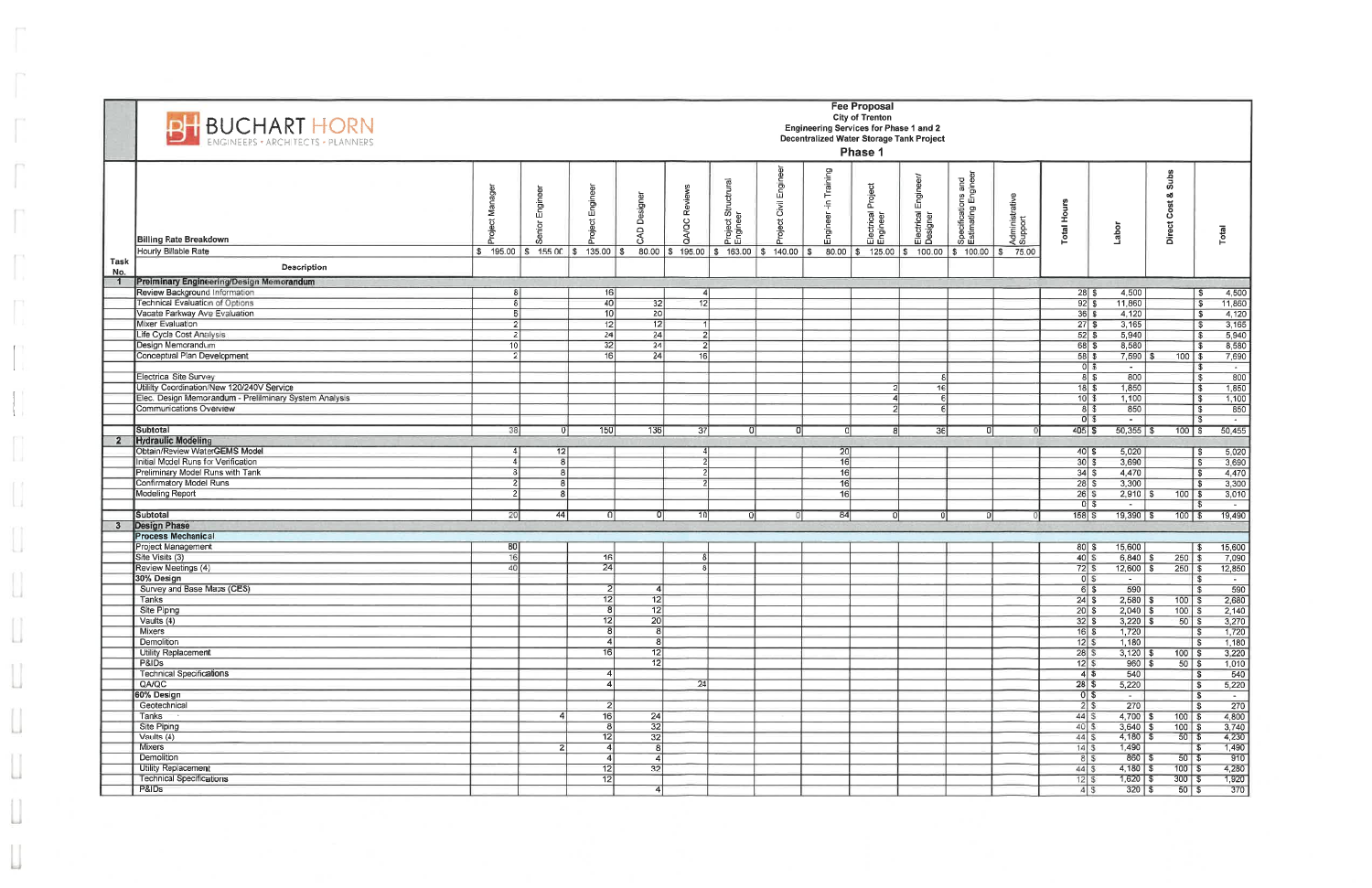|                  | 95% Design                                            |                |                 |                 |                 |                |                 |          |    |                 |                 |    |    | 05                            | $\sim$                   |                                  | 'S<br>$\sim$                         |
|------------------|-------------------------------------------------------|----------------|-----------------|-----------------|-----------------|----------------|-----------------|----------|----|-----------------|-----------------|----|----|-------------------------------|--------------------------|----------------------------------|--------------------------------------|
|                  | Tanks                                                 |                |                 |                 | 20              |                |                 |          |    |                 |                 |    |    | $28 \overline{\smash{)}\,5}$  | $2,680$ \$               | $100$ $\sqrt{5}$                 | 2,780                                |
|                  | <b>Site Piping</b>                                    |                |                 |                 | $\overline{20}$ |                |                 |          |    |                 |                 |    |    | $28$ \$                       | $2,680$ \$               | $100$ $\sqrt{5}$                 | 2,780                                |
|                  | Vaults (4)                                            |                |                 | 12              | $\overline{20}$ |                |                 |          |    |                 |                 |    |    | 325                           | $3,220$ \$               | $50$ \$                          | 3,270                                |
|                  | Mixers                                                |                |                 |                 | $\overline{8}$  |                |                 |          |    |                 |                 |    |    | 165                           | 1,720                    |                                  | 1,720<br>l \$                        |
|                  | Demolition                                            |                |                 |                 | 4 <sup>1</sup>  |                |                 |          |    |                 |                 |    |    | 65                            | 590                      | $50$ $\sqrt{5}$                  | 640                                  |
|                  |                                                       |                |                 |                 |                 |                |                 |          |    |                 |                 |    |    |                               |                          |                                  |                                      |
|                  | <b>Utility Replacement</b>                            |                |                 |                 | 12              |                |                 |          |    |                 |                 |    |    | $20 $ \$                      | 2,040                    |                                  | 2,040                                |
|                  | <b>Technical Specifications</b>                       |                |                 | 12              |                 |                |                 |          |    |                 |                 |    |    | $12 \overline{\smash{)}\,$ \$ | 1,620                    | $300$ $\sqrt{s}$                 | 1,920                                |
|                  | P&ID <sub>s</sub>                                     |                |                 |                 |                 |                |                 |          |    |                 |                 |    |    | $4\overline{3}$               | 320                      | $50$ \$                          | $\overline{370}$                     |
|                  | QA/QC                                                 |                |                 |                 |                 | 40             |                 |          |    |                 |                 |    |    | $44$ \$                       | 8,340                    |                                  | 8,340                                |
|                  |                                                       |                |                 |                 |                 |                |                 |          |    |                 |                 |    |    | $0$ \$                        | $\sim$                   |                                  | $\sim$                               |
|                  | <b>Bid Ready Documents</b>                            |                |                 | 12              | 32              |                |                 |          |    |                 |                 |    |    | 445                           | $4,180$ \$               | $2,000$ \$                       | 6,180                                |
|                  |                                                       | 136            |                 | 254             | 344             | 80             | $\Omega$        |          |    |                 |                 |    |    |                               | $104,860$ \ \$           | $4,300$ \$                       | 109,160                              |
|                  | Subtotal                                              |                | 61              |                 |                 |                |                 |          |    |                 |                 |    |    | 820 S                         |                          |                                  |                                      |
|                  | Civil/Site                                            |                |                 |                 |                 |                |                 |          |    |                 |                 |    |    |                               |                          |                                  |                                      |
|                  | Grading & Drainage                                    |                |                 |                 | 32              |                |                 | 40       |    |                 |                 |    |    | $72$ \$                       | 8,160                    |                                  | 8,160                                |
|                  | <b>Traffic Control</b>                                |                |                 | 40              | $\overline{32}$ |                |                 |          |    |                 |                 |    |    | $72\overline{3}$              | $2,560$ \$               | $100$ \$                         | 2,660                                |
|                  |                                                       |                |                 |                 |                 |                |                 |          |    |                 |                 |    |    | $0$ \$                        | $\sim$                   |                                  | <b>S</b><br>$\sim$ $\sim$            |
|                  | Subtotal                                              |                |                 | 40              | 64              | Ð              | οı              | 40       | n  |                 |                 |    |    | 144S                          | $10,720$ \ \$            | $100$ $\sqrt{5}$                 | 10,820                               |
|                  | <b>Structural</b>                                     |                |                 |                 |                 |                |                 |          |    |                 |                 |    |    |                               |                          |                                  |                                      |
|                  |                                                       |                |                 |                 |                 |                |                 |          |    |                 |                 |    |    |                               |                          |                                  |                                      |
|                  | Miscellaneous Concrete Pads                           |                |                 |                 | 8               |                | 12              |          |    |                 |                 |    |    | $\boxed{20}$ \$               | 2,596                    |                                  | 2,596<br>l \$                        |
|                  |                                                       |                |                 |                 |                 |                |                 |          |    |                 |                 |    |    | $0$ \$                        | <b>FOR</b>               |                                  | $\sim$                               |
|                  | <b>Subtotal</b>                                       |                |                 |                 | 8               |                | 12              | ΩI       |    | ΩI              |                 |    |    | $20 \mid S$                   | $2,596$ \$               | $ \sqrt{5}$                      | 2,596                                |
|                  | Electrical/I&C                                        |                |                 |                 |                 |                |                 |          |    |                 |                 |    |    |                               |                          |                                  |                                      |
|                  | Tank Site/Lighting Plan/ Gate Controls                |                |                 |                 |                 |                |                 |          |    | -21             |                 |    |    | $10$ $\sqrt{5}$               | 1,050                    |                                  | 1,050<br>l Si                        |
|                  | Tank/Vault Power and Instrumentation Plans            |                |                 |                 |                 |                |                 |          |    | 12 <sub>l</sub> | 24              |    |    | 36S                           | 3,900                    |                                  | 3,900<br>ာ                           |
|                  |                                                       |                |                 |                 |                 |                |                 |          |    |                 |                 |    |    |                               |                          |                                  |                                      |
|                  | RTU/ I/O Cabinet                                      |                |                 |                 |                 |                |                 |          |    |                 | $\overline{18}$ |    |    | $22\overline{3}$              | 2,300                    |                                  | 2,300<br>-S                          |
|                  | <b>Wiring Diagrams</b>                                |                |                 |                 |                 |                |                 |          |    |                 |                 |    |    | 1235                          | 1,300                    |                                  | 1,300<br>$\mathbf{s}$                |
|                  | Grounding and Lightning Protection                    |                |                 |                 |                 |                |                 |          |    |                 |                 |    |    | $10\overline{\smash{)}\,}$    | 1,100                    |                                  | 1,100<br>\$                          |
|                  | Power Distribution Panel/Schedule/One-Line/ETAP Model |                |                 |                 |                 |                |                 |          |    |                 | 12              |    |    | $14$ \$                       | 1,450                    |                                  | 1,450<br>$\mathbf{s}$                |
|                  | P&ID                                                  |                |                 |                 |                 |                |                 |          |    |                 |                 |    |    | $4$ $\sqrt{5}$                | 400                      |                                  | 400<br>$\mathbf{s}$                  |
|                  | <b>TechnicalSpecifications</b>                        |                |                 |                 |                 |                |                 |          |    |                 | 12              |    |    | $12\overline{3}$              | 1,200                    |                                  | 1,200<br>-S                          |
|                  |                                                       |                |                 |                 |                 |                |                 |          |    |                 |                 |    |    |                               |                          |                                  |                                      |
|                  | Description of Operation/Alarms/Control Narrative     |                |                 |                 |                 |                |                 |          |    |                 |                 |    |    | 6S                            | 600                      |                                  | 600<br>$\mathbf{s}$                  |
|                  | Cost Estimate                                         |                |                 |                 |                 |                |                 |          |    |                 |                 |    |    | $10\overline{\smash{5}}$      | 1,050                    |                                  | 1,050<br><b>S</b>                    |
|                  | 30, 60, and 90% submission                            |                |                 |                 |                 |                |                 |          |    |                 |                 |    |    | $6 \mid 5$                    | 600                      |                                  | 600<br>\$                            |
|                  | Respond to Client Review Comments                     |                |                 |                 |                 |                |                 |          |    |                 |                 |    |    | $10$ \$                       | 1,050                    |                                  | 1,050<br>\$                          |
|                  |                                                       |                |                 |                 |                 |                |                 |          |    |                 |                 |    |    | $0\sqrt{5}$                   | $\overline{\phantom{a}}$ |                                  | - \$<br>$\sim$                       |
|                  | Subtotal                                              |                | ΩI              | $\Omega$        | 0 I             | -01            | -OI             |          | n  | 32              | 120             |    |    | 152S                          | $16,000$ \$              | <b>S</b><br>$\sim$               | 16,000                               |
|                  | <b>Specifications and Estimating</b>                  |                |                 |                 |                 |                |                 |          |    |                 |                 |    |    |                               |                          |                                  |                                      |
|                  |                                                       |                |                 |                 |                 |                |                 |          |    |                 |                 |    |    |                               |                          |                                  |                                      |
|                  | Technical Specifications Preparation                  |                |                 |                 |                 |                |                 |          |    |                 |                 | 24 | 12 | $36$ $$$                      | 3,300                    |                                  | 3,300<br>l \$                        |
|                  | Cost Estimating                                       |                |                 |                 |                 |                |                 |          |    |                 |                 | -8 | 12 | $20$ \$                       | 1,700                    |                                  | 1,700<br><b>S</b>                    |
|                  | <b>Final Bid Documents</b>                            |                |                 |                 |                 |                |                 |          |    |                 |                 | 16 | 12 | $28$ \$                       | 2,500                    |                                  | 2,500<br>- 3                         |
|                  |                                                       |                |                 |                 |                 |                |                 |          |    |                 |                 |    |    | $\overline{0}$ \$             | $\overline{\phantom{a}}$ |                                  | $\sim$                               |
|                  | Subtotal                                              |                |                 |                 | ΩI              | ΩI             | ΩI              |          |    |                 | 01              | 48 | 36 | 84S                           | $7,500$ \$               | $ \sqrt{S}$                      | 7,500                                |
|                  | Permitting                                            |                |                 |                 |                 |                |                 |          |    |                 |                 |    |    |                               |                          |                                  |                                      |
|                  |                                                       | 16             |                 | 48              |                 |                |                 |          |    |                 |                 |    |    |                               | $6,320$ \ \$             |                                  |                                      |
|                  | Local Zoning Board Site Plan approval                 |                |                 |                 | 40              |                |                 |          |    |                 |                 |    |    |                               |                          | $500$ $\sqrt{5}$                 | 6,820                                |
|                  | NJDEP Bureau of Potable Water Permit                  |                |                 | 20              | 24              |                |                 |          |    |                 |                 |    |    | $48\overline{5}$              | $2,700$ \$               | $100$ \$                         | 2,800                                |
|                  | Soil Erosion and Sediment Control Permit              |                |                 | 12              | 16              |                |                 |          |    |                 |                 |    |    | 29S                           | $1,475$ \$               | $100$   \$                       | 1,575                                |
|                  | Environmental Clearances NJEIT                        | $\overline{2}$ |                 | 16              | $\frac{16}{16}$ |                |                 |          |    |                 |                 |    |    | $34 \mid$ \$                  | 1,670 \$                 | $100$   \$                       | 1,770                                |
|                  | Coordiination with Mercer County                      |                |                 | $\overline{16}$ |                 |                |                 |          |    |                 |                 |    |    | $34$ \$                       | 1,670                    |                                  | 1,670<br><b>S</b>                    |
|                  |                                                       |                |                 |                 |                 |                |                 |          |    |                 |                 |    |    | $\overline{0 s}$              | $\sim$                   |                                  | T\$<br>$\sim 100$ km s $^{-1}$       |
|                  | Subtotal                                              | 25             | Οl              | 112             | 112             | ΩI             | 0               |          |    | ΩI              | ΩI              |    |    | $249$ \$                      | $13,835$ \$              | $800$ \ \$                       | 14,635                               |
|                  |                                                       |                |                 |                 |                 |                |                 |          |    |                 |                 |    |    |                               |                          |                                  |                                      |
| $\boldsymbol{A}$ | <b>Bid Phase</b>                                      |                |                 |                 |                 |                |                 |          |    |                 |                 |    |    |                               |                          |                                  |                                      |
|                  | Bidding                                               |                |                 |                 |                 |                |                 |          |    |                 |                 |    |    | $0$ $\sqrt{5}$                |                          | l Si                             | $\sim$                               |
|                  | Pre-bid Meeting w/ Agenda & Minutes                   | -61            |                 | 12              |                 |                |                 |          |    |                 |                 |    |    | 18S                           | $2,790$ \$               | $100$ \$                         | 2,890                                |
|                  | Respond to RFI and Prepare Adddenda                   |                |                 | 18              | 12              |                |                 |          |    |                 |                 |    |    | 52S                           | $6,360$ \$               | $100$ \$                         | 6,460                                |
|                  | Review Bid and Prepare Report                         |                |                 | $\overline{8}$  |                 |                |                 |          |    |                 |                 |    |    | $16$ \$                       | 2,640                    |                                  | 2,640<br>  \$                        |
|                  |                                                       |                |                 |                 |                 |                |                 |          |    |                 |                 |    |    | $0$ \$                        | $\sim$                   |                                  | $\overline{\phantom{a}}$<br><b>S</b> |
|                  |                                                       |                |                 |                 |                 |                |                 |          |    |                 |                 |    |    | 86S                           | $11,790$ \$              |                                  |                                      |
|                  | Subtotal                                              | 18             |                 | 38              | 12              | $\overline{2}$ | 0               |          |    |                 |                 |    |    |                               |                          | $200$ \$                         | 11,990                               |
| 5                | <b>Other Services</b>                                 |                |                 |                 |                 |                |                 |          |    |                 |                 |    |    |                               |                          |                                  |                                      |
|                  | Survey and Base Maps (CES)                            |                |                 |                 |                 |                |                 |          |    |                 |                 |    |    | $0$ $s$                       |                          | $-$ \$ 15,400 \$                 | 15,400                               |
|                  | Geotechnical                                          |                |                 |                 |                 |                |                 |          |    |                 |                 |    |    | $0$ \$                        |                          | $-$ \$ 17,700 \$                 | 17,700                               |
|                  |                                                       |                |                 |                 |                 |                |                 |          |    |                 |                 |    |    | $0$ \$                        | $\sim$ $-$               |                                  | S.<br>$\sim$ $ \sim$                 |
|                  | Subtotal                                              |                |                 | 0 I             |                 | 0 <sup>1</sup> | 01              | $\Omega$ | ΩI |                 |                 |    |    | 0s                            |                          | $-$ \$ 33,100 \$                 | 33,100                               |
|                  |                                                       |                |                 |                 |                 |                |                 |          |    |                 |                 |    |    |                               |                          |                                  |                                      |
|                  |                                                       |                |                 |                 |                 |                |                 |          |    |                 |                 |    |    |                               |                          |                                  |                                      |
|                  | <b>TOTALS</b>                                         | 237            | $\overline{50}$ | 594             | 676             | 129            | $\overline{12}$ | 40       | 84 | 48              | 164             | 48 | 36 |                               |                          | 2118 \$237,046 \$5,600 \$275,746 |                                      |

 $\hfill\Box$ 

 $\bigcup$ 

 $\begin{bmatrix} \ \ \ \end{bmatrix}$ 

 $\begin{bmatrix} \end{bmatrix}$ 

 $\begin{bmatrix} 1 \\ 2 \end{bmatrix}$ 

 $\begin{array}{c} \hline \end{array}$ 

U

Ы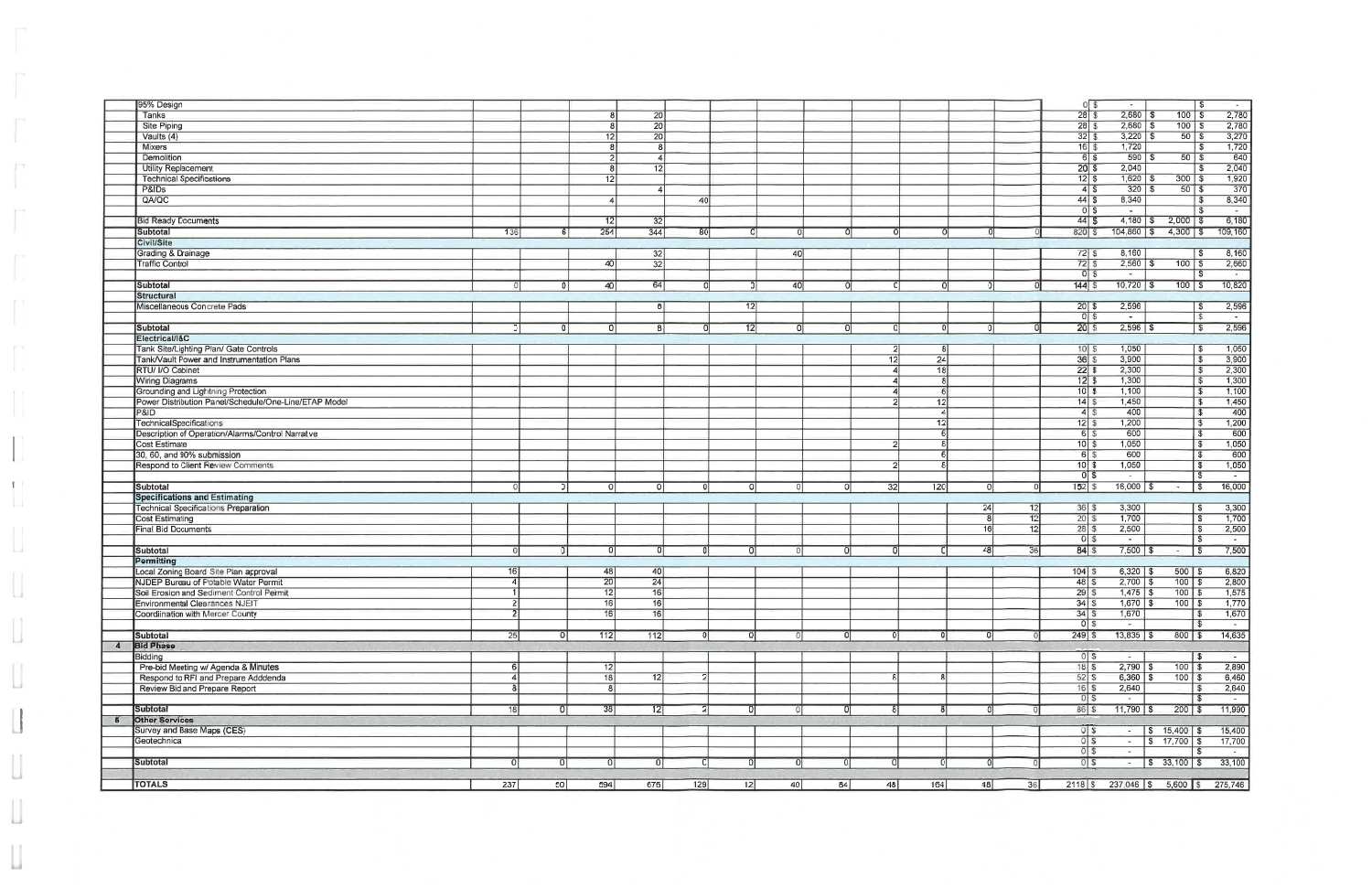|      | BUCHART HORN<br>막                                    |                                                   |                 |                 |                     |             |                                |                                     |                                   | <b>Fee Proposal</b><br><b>City of Trenton</b><br>Engineering Services for Phase 1 and 2<br>Decentralized Water Storage Tank Project<br>Phase 2 |                                            |                                           |                           |                                       |               |                                                       |                       |
|------|------------------------------------------------------|---------------------------------------------------|-----------------|-----------------|---------------------|-------------|--------------------------------|-------------------------------------|-----------------------------------|------------------------------------------------------------------------------------------------------------------------------------------------|--------------------------------------------|-------------------------------------------|---------------------------|---------------------------------------|---------------|-------------------------------------------------------|-----------------------|
|      | <b>Billing Rate Breakdown</b>                        |                                                   | ngineer<br>面    | Enginee<br>ಕ    | igi<br>Si<br>ă<br>≏ | Review<br>g | SRP                            | Engi<br><b>Givil</b><br>甘<br>e<br>P | puinia<br>$\blacksquare$<br>ngine | Project<br>Electrical I<br>Engineer                                                                                                            | Engin<br>signer<br>Electrical<br>Senior De | Specifications and<br>Estimating Engineer | Administrative<br>Support | otal Hours                            | Labor         | Cost<br><b>Direct</b>                                 | otal                  |
| Task | Hourly Billable Rate                                 | $\frac{1}{3}$ 195.00 \ \$ 155.00 \ \$ 135.00 \ \$ |                 |                 | 80.00               | \$195.00    | $\frac{1}{2}$ 142.00 \$ 140.00 |                                     | 80.00                             | 125.00                                                                                                                                         | 100.00<br>ا \$                             | $$100.00$ \\$                             | 75.00                     |                                       |               |                                                       |                       |
| No.  | Description                                          |                                                   |                 |                 |                     |             |                                |                                     |                                   |                                                                                                                                                |                                            |                                           |                           |                                       |               |                                                       |                       |
|      | <b>Site Evaluation</b>                               |                                                   |                 |                 |                     |             |                                |                                     |                                   |                                                                                                                                                |                                            |                                           |                           |                                       |               |                                                       |                       |
|      | <b>Project Management</b>                            | 40                                                |                 |                 |                     |             |                                |                                     |                                   |                                                                                                                                                |                                            |                                           |                           | $40$ $\sqrt{5}$<br>$\overline{70}$ \$ | 7,800         |                                                       | 7,800<br>l S          |
|      | Desktop Screening (GIS, Aearials)                    |                                                   |                 | $\overline{20}$ | 40                  |             | $\mathbf{8}$                   |                                     |                                   |                                                                                                                                                |                                            |                                           |                           |                                       | $7,426$ \$    | $100$ \$                                              | 7,526                 |
|      | Hydrualic Model Runs to set General Areas            |                                                   |                 |                 |                     |             |                                |                                     |                                   |                                                                                                                                                |                                            |                                           |                           | 185                                   | 2,270         |                                                       | 2,270<br>$\mathbf{s}$ |
|      | Field Visits (5 sites)                               |                                                   |                 | 16              |                     |             | 16                             |                                     |                                   |                                                                                                                                                |                                            |                                           |                           | 32S                                   | $4,432$ \$    | $100$   \$                                            | 4,532                 |
|      | Conceptual Layouts                                   |                                                   |                 | 20              | 40                  |             |                                |                                     |                                   |                                                                                                                                                |                                            |                                           |                           | $68\overline{3}$                      | $7,380$ \$    | $100$ \$                                              | 7,480                 |
|      | NJSHPO & Theeatened/Endangered Research              |                                                   |                 |                 | 12                  |             |                                |                                     |                                   |                                                                                                                                                |                                            |                                           |                           | 185                                   | $1,770$ \$    | $100$   \$                                            | 7,870                 |
|      | Meetings (3 per RFP)                                 | 12                                                |                 | 12              |                     |             |                                |                                     |                                   |                                                                                                                                                |                                            |                                           |                           | $\overline{28}$ \$                    | $4,740$ \$    | $100$ $\sqrt{s}$                                      | 4,840                 |
|      | Evaluation and Recommendation 3 sites (Brief Report) |                                                   |                 | 16              | 20                  |             |                                |                                     |                                   |                                                                                                                                                |                                            |                                           |                           | 52S                                   | 3,760         |                                                       | 3,760<br>$\mathbf{s}$ |
|      | <b>Construction Cost Estimates</b>                   | $\overline{2}$                                    |                 | 24              | 24                  |             |                                |                                     |                                   |                                                                                                                                                |                                            | 16                                        |                           | 665                                   | 3,910         |                                                       | 3,910<br>-\$          |
|      | Update Conceptual Layouts after Survey (3 sites)     | $\overline{2}$                                    |                 | я               | 24                  |             |                                |                                     |                                   |                                                                                                                                                |                                            |                                           |                           | 34S                                   | $2,310$ \$    | $50$ $\overline{\text{}}$ \$                          | 2,360                 |
|      |                                                      |                                                   |                 |                 |                     |             |                                |                                     |                                   |                                                                                                                                                |                                            |                                           |                           | $0$ $\sqrt{5}$                        | $\sim$        |                                                       | -S<br>$\sim$          |
|      | Subtotal                                             | 64                                                | 10 <sup>1</sup> | 122             | 160                 | 14          | 24                             | $\Omega$                            | $\mathbf{R}$                      | ΩI                                                                                                                                             |                                            | 16                                        |                           | $426$ \$                              | $35,808$ \$   | $550$ \ \$                                            | 46,348                |
|      | <b>Environmental Assessments</b>                     |                                                   |                 |                 |                     |             |                                |                                     |                                   |                                                                                                                                                |                                            |                                           |                           |                                       |               |                                                       |                       |
|      | Phase 1 Site Assessments (5 sites)                   | 5                                                 |                 |                 |                     |             | 125                            |                                     |                                   |                                                                                                                                                |                                            |                                           |                           | 130S                                  | $18,725$ \$   | $250$ \$                                              | 18,975                |
|      | Preliminary Site Assessment (5 sites)                | 5                                                 |                 |                 |                     |             | $\overline{200}$               |                                     |                                   |                                                                                                                                                |                                            |                                           |                           | $205 \overline{\smash{5}}$            | $29,375$ \$   | $2,500$ \$                                            | 31,875                |
|      |                                                      |                                                   |                 |                 |                     |             |                                |                                     |                                   |                                                                                                                                                |                                            |                                           |                           | $0$ $\sqrt{S}$                        | $\sim$        |                                                       | $\sim$                |
|      | Subtotal                                             | 10                                                |                 |                 |                     |             | 325                            |                                     |                                   |                                                                                                                                                |                                            |                                           |                           | 335S                                  | $48,100$ \ \$ | $2,750$ \ \$                                          | 50,850                |
|      | <b>Other Services</b>                                |                                                   |                 |                 |                     |             |                                |                                     |                                   |                                                                                                                                                |                                            |                                           |                           |                                       |               |                                                       |                       |
|      | Property Appraisals (5 sites)                        |                                                   |                 |                 |                     |             |                                |                                     |                                   |                                                                                                                                                |                                            |                                           |                           | 6S                                    |               | 810 \$16,000 \$                                       | 16,810                |
|      | Site Survey (3 sites, assume 2 acre max.)            |                                                   |                 |                 |                     |             |                                |                                     |                                   |                                                                                                                                                |                                            |                                           |                           | 65                                    |               | $320 \begin{array}{ c c } 3 & 22,500 & 5 \end{array}$ | 22,820                |
|      |                                                      |                                                   |                 |                 |                     |             |                                |                                     |                                   |                                                                                                                                                |                                            |                                           |                           | তা হ                                  | $\sim$ $-$    |                                                       | - - -                 |
|      | Subtotal                                             |                                                   |                 |                 |                     |             | 0                              |                                     |                                   |                                                                                                                                                |                                            |                                           |                           | 12S                                   |               | $1,130$ \ \$ 38,500 \ \$                              | 39,630                |
|      |                                                      |                                                   |                 |                 |                     |             |                                |                                     |                                   |                                                                                                                                                |                                            |                                           |                           |                                       |               |                                                       |                       |
|      | <b>TOTALS</b>                                        | 74                                                | 10 <sup>1</sup> | 130             | 164                 | 14          | 349                            | 0                                   | -81                               | 0                                                                                                                                              | 0                                          | 16                                        | $\mathcal{R}$             | $773$ $\frac{1}{9}$                   |               | 85,038 \$41,800 \$                                    | 136,828               |

 $[ \ ]$ 

 $\begin{bmatrix} \phantom{-} \end{bmatrix}$ 

 $\left[\right]$ 

 $\begin{array}{c} \hline \end{array}$ 

 $\begin{bmatrix} 1 \\ 2 \end{bmatrix}$ 

 $\hfill\Box$ 

 $\bigcup$ 

 $\Box$ 

 $\bigcup_{i=1}^{n-1}$ 

 $\begin{array}{c} \square \end{array}$ 

Ш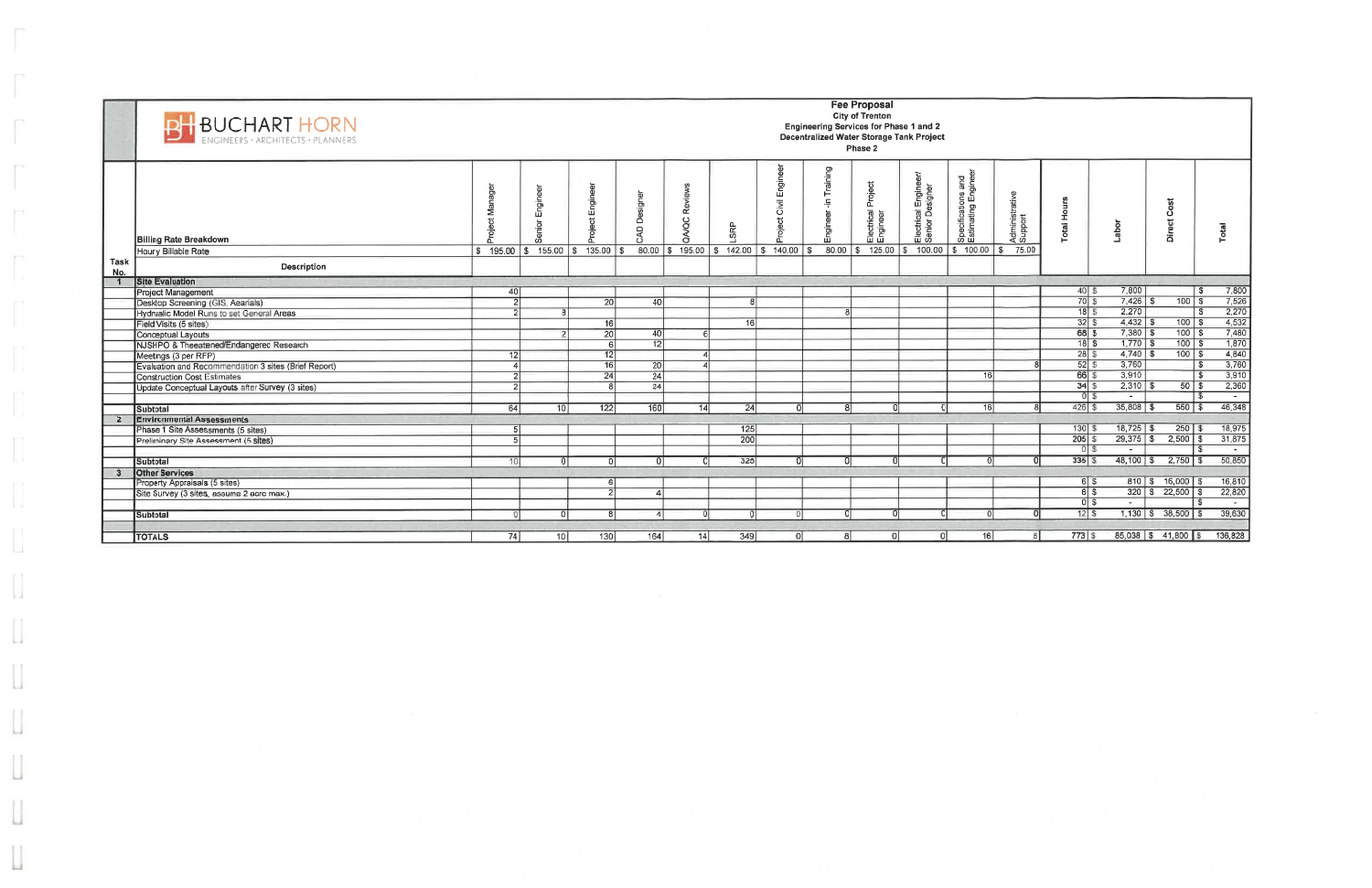RFP2020-38 Engineering Services for Phases 1 & 2<br>of the Water Storage Tank Project



We have provided our fee summary in the table below. Our fee for the Phase 1 work is \$540,725 and our fee for the Phase 2 work is \$109, 275. The total fee if we were awarded both projects is \$650,000. Per Addendum #1, we included \$50,000 in permit fees, environmental sampling and analysis, and miscellaneous items in the Phase 1 budget. We have also provided the requested breakdown of hours and costs by task and sub task in tables on the following pages. The detailed breakdowns include the hourly rates by job classification. The project will be billed on a not-to-exceed basis using the billing rates provided in our fee.

| <b>Phase</b> | <b>Description</b>                       | <b>Total</b> |
|--------------|------------------------------------------|--------------|
|              | Phase 1: Design + Allowance              | \$540,725    |
|              | <b>Gravity Zone Storage Tank Design</b>  | \$490,725    |
|              | Addendum 1 Allowance                     | \$50,000     |
| 2            | <b>Central Pumping Zone Siting Study</b> | \$109,275    |
|              | <b>Total (if awarded both projects)</b>  | \$650,000    |

The fee for Phase 1 is based on the most expensive option to design and bid from the three possible design scenarios defined in Addendum No.1:

- 1-large tank across 942 Prospect Street, Parkway Avenue, and 50 Parkway Ave
- 4-smaller tanks on 942 Prospect Street and 50 Parkway Ave
- 2-smaller tanks (with at least 15.5 MG storage) on 942 Prospect Street

3